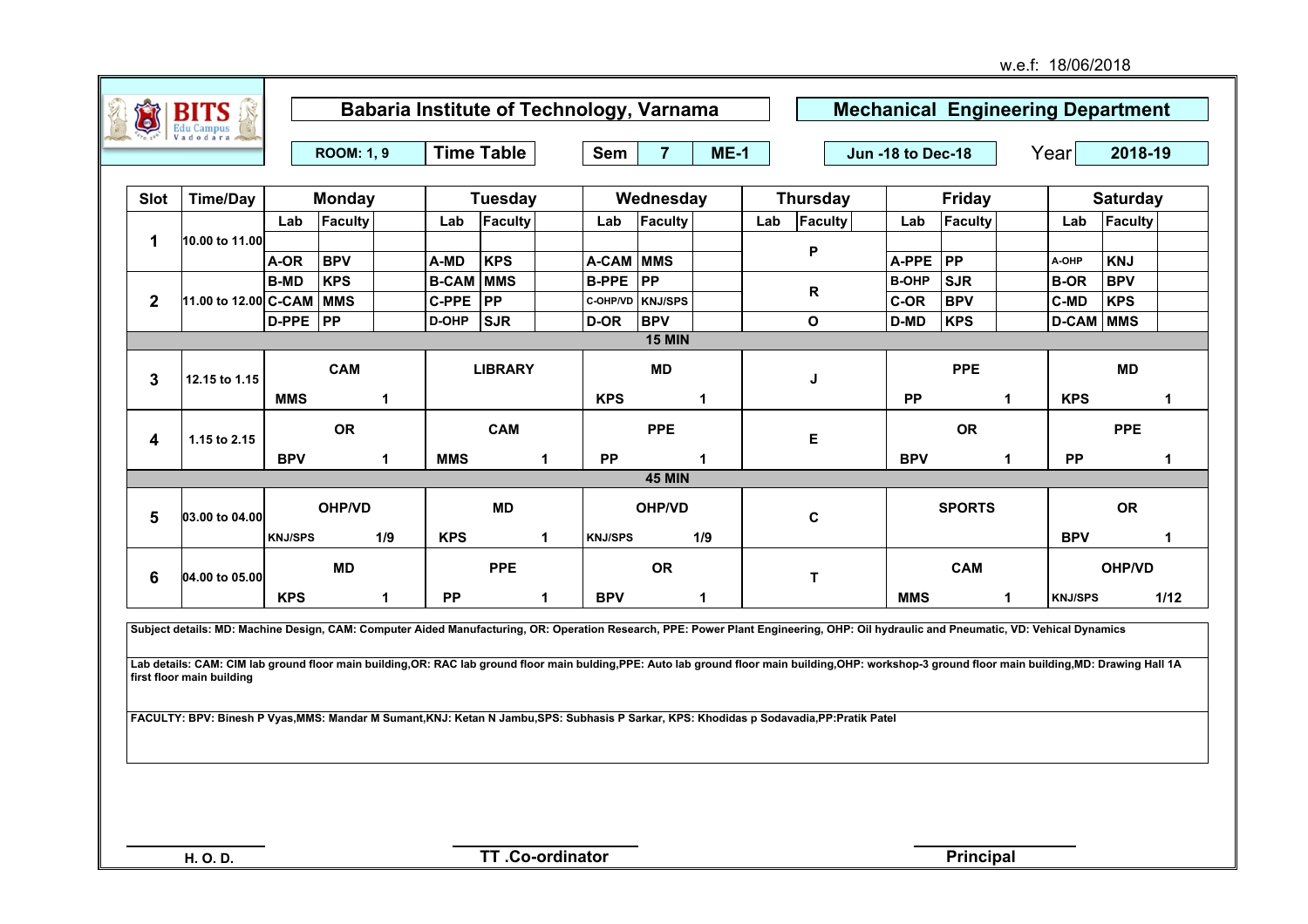w.e.f: 18/06/2018

|              |                     |                      | ROOM: 2, 9, 12           |                  | <b>Time Table</b>          |                          |                | <b>Sem</b>                  | $\overline{7}$          | $ME-2$       |                              |                         |                         | <b>Jun -18 to Dec-18</b>                                                                                                                                                                                                                                                                                                                                                                                                                                                                                                                                                  | Year                             | 2018-19         |              |
|--------------|---------------------|----------------------|--------------------------|------------------|----------------------------|--------------------------|----------------|-----------------------------|-------------------------|--------------|------------------------------|-------------------------|-------------------------|---------------------------------------------------------------------------------------------------------------------------------------------------------------------------------------------------------------------------------------------------------------------------------------------------------------------------------------------------------------------------------------------------------------------------------------------------------------------------------------------------------------------------------------------------------------------------|----------------------------------|-----------------|--------------|
| Slot         | <b>Time/Day</b>     |                      | <b>Monday</b>            |                  |                            | <b>Tuesday</b>           |                |                             | Wednesday               |              |                              | <b>Thursday</b>         |                         | Friday                                                                                                                                                                                                                                                                                                                                                                                                                                                                                                                                                                    |                                  | <b>Saturday</b> |              |
| $\mathbf 1$  | 10.00 to 11.00      |                      | <b>PPE</b>               |                  |                            | <b>PPE</b>               |                |                             | <b>MD</b>               |              |                              | <b>MD</b>               |                         | P                                                                                                                                                                                                                                                                                                                                                                                                                                                                                                                                                                         |                                  | <b>OR</b>       |              |
|              |                     | <b>VCP</b>           |                          | $\mathbf{2}$     | <b>VCP</b>                 |                          | $\overline{2}$ | <b>GRR</b>                  |                         | $\mathbf{2}$ | <b>GRR</b>                   |                         | $\mathbf 2$             |                                                                                                                                                                                                                                                                                                                                                                                                                                                                                                                                                                           | <b>ZNA</b>                       |                 | $\mathbf{2}$ |
| $\mathbf{2}$ | 11.00 to 12.00      |                      | <b>MD</b>                |                  |                            | <b>SPORTS</b>            |                |                             | <b>OR</b>               |              |                              | <b>OR</b>               |                         | $\mathsf{R}$                                                                                                                                                                                                                                                                                                                                                                                                                                                                                                                                                              |                                  | <b>CAM</b>      |              |
|              |                     | <b>GRR</b>           |                          | $\boldsymbol{2}$ |                            |                          |                | <b>ZNA</b>                  |                         | $\mathbf{2}$ | <b>ZNA</b>                   |                         | $\mathbf 2$             |                                                                                                                                                                                                                                                                                                                                                                                                                                                                                                                                                                           | <b>SA</b>                        |                 | $\mathbf{2}$ |
|              |                     |                      |                          |                  |                            | Faculty                  |                |                             | <b>15 MIN</b>           |              |                              |                         |                         |                                                                                                                                                                                                                                                                                                                                                                                                                                                                                                                                                                           |                                  | Faculty         |              |
| $\mathbf{3}$ | 12.15 to 1.15       | Lab                  | Faculty                  |                  | Lab                        |                          |                | Lab                         | Faculty                 |              | Lab                          | Faculty                 |                         | $\mathbf{o}$                                                                                                                                                                                                                                                                                                                                                                                                                                                                                                                                                              | Lab                              |                 |              |
|              |                     | A-PPE                | <b>VCP</b>               |                  | A-OHP                      | <b>KNJ</b>               |                | A-OR                        | <b>ZNA</b>              |              | A-MD                         | <b>GRR</b>              |                         |                                                                                                                                                                                                                                                                                                                                                                                                                                                                                                                                                                           | A-CAM                            | <b>SA</b>       |              |
|              |                     | <b>B-OHP</b><br>C-OR | <b>SJR</b><br><b>ZNA</b> |                  | <b>B-OR</b><br><b>C-MD</b> | <b>ZNA</b><br><b>GRR</b> |                | <b>B-MD</b><br><b>C-CAM</b> | <b>GRR</b><br><b>SA</b> |              | <b>B-CAM</b><br><b>C-PPE</b> | <b>SA</b><br><b>VCP</b> |                         | J                                                                                                                                                                                                                                                                                                                                                                                                                                                                                                                                                                         | <b>B-PPE</b><br>C-OHP/VD SJR/SPS | <b>VCP</b>      |              |
| 4            | 1.15 to 2.15        | D-MD                 | <b>GRR</b>               |                  | <b>D-CAM</b>               | <b>SA</b>                |                | D-PPE                       | <b>VCP</b>              |              | D-OHP                        | <b>KNJ</b>              |                         | Е                                                                                                                                                                                                                                                                                                                                                                                                                                                                                                                                                                         | D-OR                             | <b>ZNA</b>      |              |
|              |                     |                      |                          |                  |                            |                          |                |                             | <b>45 MIN</b>           |              |                              |                         |                         |                                                                                                                                                                                                                                                                                                                                                                                                                                                                                                                                                                           |                                  |                 |              |
| 5            | 03.00 to 04.00      |                      | OHP/VD                   |                  |                            | <b>OR</b>                |                |                             | OHP/VD                  |              |                              | <b>CAM</b>              |                         | C                                                                                                                                                                                                                                                                                                                                                                                                                                                                                                                                                                         |                                  | <b>MD</b>       |              |
|              |                     | SJR/SPS              |                          | 2/9              | <b>ZNA</b>                 |                          | $\mathbf{2}$   | SJR/SPS                     |                         | 2/9          | <b>SA</b>                    |                         | $\overline{\mathbf{2}}$ |                                                                                                                                                                                                                                                                                                                                                                                                                                                                                                                                                                           | <b>GRR</b>                       |                 | $\mathbf{2}$ |
| 6            | 04.00 to 05.00      |                      | <b>LIBRARY</b>           |                  |                            | CAM                      |                |                             | <b>PPE</b>              |              |                              | <b>PPE</b>              |                         | $\mathsf T$                                                                                                                                                                                                                                                                                                                                                                                                                                                                                                                                                               |                                  | OHP/VD          |              |
|              |                     |                      |                          |                  | <b>SA</b>                  |                          | $\mathbf{2}$   | <b>VCP</b>                  |                         | $\mathbf{2}$ | <b>VCP</b>                   |                         | $\overline{\mathbf{2}}$ |                                                                                                                                                                                                                                                                                                                                                                                                                                                                                                                                                                           | SJR/SPS                          |                 | 2/12         |
|              | floor main building |                      |                          |                  |                            |                          |                |                             |                         |              |                              |                         |                         | Subject details:MD: Machine Design, CAM: Computer Aided Manufacturing, OR: Operation Research, PPE: Power Plant Engineering, OHP: Oil hydraulic and Pneumatic, VD: Vehical Dynamics<br>Lab details: CAM: CIM lab ground floor main building, OR: RAC lab ground floor main bulding, PPE: Auto lab ground floor main building, OHP: workshop-3 ground floor main building, MD: Drawing Hall 1A first<br>FACULTY: VCP: Vishwas C Patel, GRR: Gaurang R Rohit, SJR: Sunny J Rach, SPS: Subhasis P Sarkar, ZNA: Zulfiquar N Ansari, SA: Sanjay Ansodariya, KNJ: Ketan N Jambu |                                  |                 |              |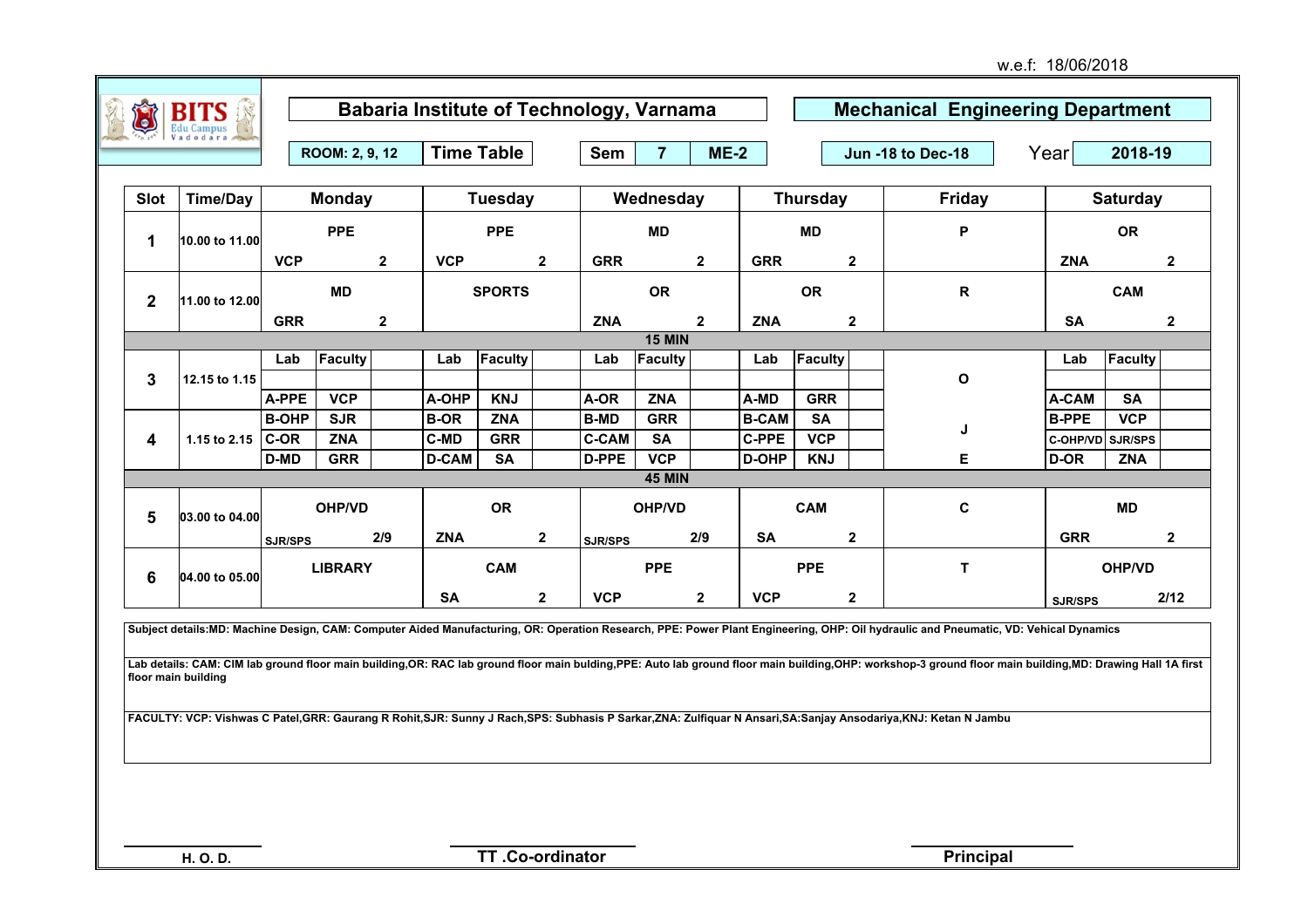|                 | <b>BITS</b><br><b>Edu Campus</b> |                |               |                      | <b>Babaria Institute of Technology, Varnama</b> |                |                |              |                |                |              |                |              |                          |               |              | <b>Mechanical Engineering Department</b> |
|-----------------|----------------------------------|----------------|---------------|----------------------|-------------------------------------------------|----------------|----------------|--------------|----------------|----------------|--------------|----------------|--------------|--------------------------|---------------|--------------|------------------------------------------|
|                 |                                  |                |               |                      | ROOM: 1,2,11,18,21 Time Table                   |                |                | Sem          | $\overline{7}$ | $ME-3$         |              |                |              | <b>Jun -18 to Dec-18</b> |               |              | Year<br>2018-19                          |
| Slot            | <b>Time/Day</b>                  |                | <b>Monday</b> |                      |                                                 | <b>Tuesday</b> |                |              | Wednesday      |                |              | Thursday       |              |                          | <b>Friday</b> |              | <b>Saturday</b>                          |
| 1               | 10.00 to 11.00                   |                | <b>MD</b>     |                      |                                                 | OHP/VD         |                |              | <b>OR</b>      |                |              | <b>PPE</b>     |              |                          | OHP/VD        |              | P                                        |
|                 |                                  | <b>CKG</b>     |               | $\mathbf 1$          | <b>KNJ/SPS</b>                                  |                | 1/18           | <b>NAP</b>   |                |                | <b>SJR</b>   |                | $\mathbf{1}$ | <b>KNJ/SPS</b>           |               | 1/21         |                                          |
| $\mathbf{2}$    | 11.00 to 12.00                   |                | <b>PPE</b>    |                      |                                                 | <b>CAM</b>     |                |              | MD             |                |              | <b>CAM</b>     |              |                          | <b>OR</b>     |              | R                                        |
|                 |                                  | <b>SJR</b>     |               | $\blacktriangleleft$ | <b>PHA</b>                                      |                | $\mathbf{1}$   | <b>CKG</b>   |                | 1              | <b>PHA</b>   |                | $\mathbf{1}$ | <b>NAP</b>               |               |              |                                          |
|                 |                                  |                |               |                      |                                                 |                |                |              | <b>15 MIN</b>  |                |              |                |              |                          |               |              |                                          |
| $\mathbf{3}$    | 12.15 to 1.15                    |                | OHP/VD        |                      |                                                 | <b>PPE</b>     |                |              | <b>LIBRARY</b> |                |              | <b>SPORTS</b>  |              |                          | <b>MD</b>     |              | $\mathbf{o}$                             |
|                 |                                  | <b>KNJ/SPS</b> |               | 2/11                 | <b>SJR</b>                                      |                | $\mathbf{2}$   |              |                |                |              |                |              | <b>CKG</b>               |               | $\mathbf{2}$ |                                          |
| 4               | 1.15 to 2.15                     |                | <b>OR</b>     |                      |                                                 | <b>OR</b>      |                |              | <b>CAM</b>     |                |              | <b>MD</b>      |              |                          | <b>PPE</b>    |              | J                                        |
|                 |                                  | <b>NAP</b>     |               | $\overline{2}$       | <b>NAP</b>                                      |                | $\overline{2}$ | <b>PHA</b>   |                | $\overline{2}$ | <b>CKG</b>   |                | 1            | <b>SJR</b>               |               | $\mathbf{2}$ |                                          |
|                 |                                  |                |               |                      |                                                 |                |                |              | <b>45 MIN</b>  |                |              |                |              |                          |               |              |                                          |
| 5               | 03.00 to 04.00                   | Lab            | Faculty       |                      | Lab                                             | Faculty        |                | Lab          | Faculty        |                | Lab          | Faculty        |              | Lab                      | Faculty       |              | Е                                        |
|                 |                                  | A-OHP          | <b>RKS</b>    |                      | A-OR                                            | <b>NAP</b>     |                | A-PPE        | <b>PP</b>      |                | A-CAM        | <b>ABC</b>     |              | A-MD                     | <b>CKG</b>    |              | C                                        |
|                 |                                  | <b>B-OR</b>    | <b>NAP</b>    |                      | <b>B-MD</b>                                     | <b>CKG</b>     |                | <b>B-OHP</b> | <b>RKS</b>     |                | <b>B-PPE</b> | <b>SJR</b>     |              | <b>B-CAM</b>             | <b>ABC</b>    |              |                                          |
| $6\phantom{1}6$ | 04.00 to 05.00 C-MD              |                | <b>CKG</b>    |                      | <b>C-CAM</b>                                    | <b>ABC</b>     |                | C-OR         | <b>NAP</b>     |                | C-OHP/VD     | <b>KNJ/SPS</b> |              | <b>C-PPE</b>             | <b>PP</b>     |              | T                                        |
|                 |                                  | <b>D-CAM</b>   | <b>ABC</b>    |                      | D-PPE                                           | <b>SJR</b>     |                | D-MD         | <b>CKG</b>     |                | D-OR         | <b>NAP</b>     |              | <b>D-OHP</b>             | <b>KNJ</b>    |              |                                          |

**Subject details:MD: Machine Design, CAM: Computer Aided Manufacturing, OR: Operation Research, PPE: Power Plant Engineering, OHP: Oil hydraulic and Pneumatic, VD: Vehical Dynamics**

Lab details: CAM: CIM lab ground floor main building,OR: RAC lab ground floor main bulding,PPE: Auto lab ground floor main building,OHP: workshop-3 ground floor main building,MD: Drawing Hall 1A **first floor main building**

**FACULTY: CKG: Chetan K Gohel,SJR: Sunny J Rach,KNJ: Ketan N Jambu,SPS: Subhasis P Sarkar,NAP:Nilesh A Patel, RKS: Rahul K Shah,ABC: Ashish B Chaudhry,PP: Pratik Patel,**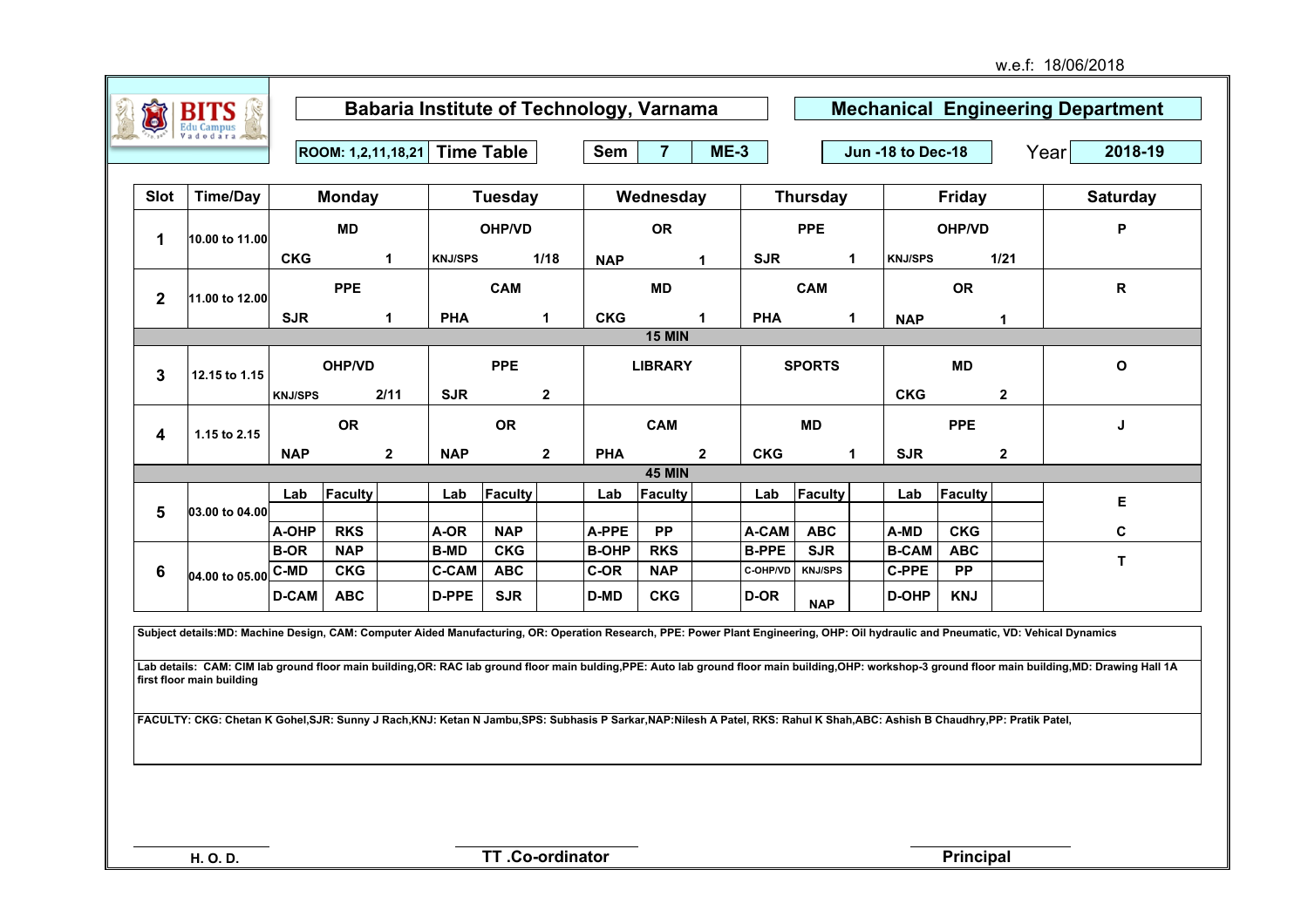| Û            | <b>BITS</b>          |              |                 |    |              | Babaria Institute of Technology, Varnama |    |            |                |        |              |                 | <b>Mechanical Engineering Department</b> |               |              |              |                 |              |
|--------------|----------------------|--------------|-----------------|----|--------------|------------------------------------------|----|------------|----------------|--------|--------------|-----------------|------------------------------------------|---------------|--------------|--------------|-----------------|--------------|
|              |                      |              |                 |    |              |                                          |    |            |                |        |              |                 |                                          |               |              |              |                 |              |
|              |                      |              | ROOM: 1,2,12,19 |    |              | <b>Time Table</b>                        |    | Sem        | 5 <sup>5</sup> | $ME-1$ |              |                 | Jun -18 to Dec-18                        |               |              | Year         | 2018-19         |              |
| <b>Slot</b>  | <b>Time/Day</b>      |              | <b>Monday</b>   |    |              | <b>Tuesday</b>                           |    |            | Wednesday      |        |              | <b>Thursday</b> |                                          | <b>Friday</b> |              |              | <b>Saturday</b> |              |
|              |                      |              |                 |    |              |                                          |    |            |                |        |              |                 |                                          |               |              |              |                 |              |
|              |                      | Lab          | Faculty         |    | Lab          | Faculty                                  |    | Lab        | Faculty        |        | Lab          | Faculty         | Lab                                      | Faculty       |              | Lab          | Faculty         |              |
| 1            | 10.00 to 11.00       | A-TOM        | <b>RDS</b>      |    | A-FPE        | <b>MAS</b>                               |    | A-DME      | <b>SDD</b>     |        | A-CE         | <b>MPP</b>      | A-HT                                     | <b>VCP</b>    |              | A-DE2A       | <b>GRR</b>      |              |
|              |                      | <b>B-FPE</b> | <b>NJ</b>       |    | <b>B-DME</b> | <b>ADD</b>                               |    | $B-CE$     | <b>MPP</b>     |        | <b>B-HT</b>  | <b>MNJ</b>      | B-DE2A                                   | <b>SRG</b>    |              | <b>B-TOM</b> | <b>RDS</b>      |              |
| $\mathbf{2}$ | 11.00 to 12.00 C-DME |              | <b>ADD</b>      |    | C-CE         | <b>MPP</b>                               |    | ∣C-HT      | <b>MNJ</b>     |        | C-DE2A       | <b>SPS</b>      | <b>C-TOM</b>                             | <b>NKK</b>    |              | <b>C-FPE</b> | <b>NJ</b>       |              |
|              |                      | D-CE         | <b>MPP</b>      |    | D-HT         | <b>MNJ</b>                               |    | D-DE2A     | <b>SRG</b>     |        | <b>D-TOM</b> | <b>NKK</b>      | D-FPE                                    | <b>NJ</b>     |              | <b>D-DME</b> | <b>SRG</b>      |              |
|              |                      |              |                 |    |              |                                          |    |            | <b>15 MIN</b>  |        |              |                 |                                          |               |              |              |                 |              |
| 3            | 12.15 to 1.15        |              | <b>FPE</b>      |    |              | <b>FPE</b>                               |    |            | <b>TOM</b>     |        |              | <b>DM</b>       |                                          | <b>DM</b>     |              |              | <b>CE</b>       |              |
|              |                      | <b>NJ</b>    |                 | 12 | <b>NJ</b>    |                                          | 12 | <b>NKK</b> |                | 12     | MDP1         | $\mathbf{2}$    | MDP1                                     |               | 12           | <b>MPP</b>   |                 | $\mathbf{2}$ |
| 4            | 1.15 to 2.15         |              | <b>TOM</b>      |    |              | <b>CE</b>                                |    |            | <b>HT</b>      |        |              | <b>DME</b>      |                                          | <b>HT</b>     |              |              | <b>FPE</b>      |              |
|              |                      | <b>NKK</b>   |                 | 12 | <b>MPP</b>   |                                          | 12 | <b>MNJ</b> |                | 12     | <b>SDD</b>   | $\mathbf{2}$    | <b>MNJ</b>                               |               | 12           | <b>NJ</b>    |                 | $\mathbf{2}$ |
|              |                      |              |                 |    |              |                                          |    |            | <b>45 MIN</b>  |        |              |                 |                                          |               |              |              |                 |              |
| 5            | 03.00 to 04.00       |              | <b>HT</b>       |    |              | <b>LIBRARY</b>                           |    |            | <b>DME</b>     |        |              | <b>FPE</b>      |                                          | <b>TOM</b>    |              |              | <b>DME</b>      |              |
|              |                      | <b>MNJ</b>   |                 | 19 |              |                                          |    | <b>SDD</b> |                | 19     | <b>NJ</b>    | 1.              | <b>NKK</b>                               |               | $\mathbf{2}$ | <b>SDD</b>   |                 | 19           |
| 6            | 04.00 to 05.00       |              | <b>DME</b>      |    |              | <b>DM</b>                                |    |            | <b>SPORTS</b>  |        |              | <b>HT</b>       |                                          | <b>CE</b>     |              |              | <b>TOM</b>      |              |
|              |                      | <b>SDD</b>   |                 | 19 | MDP1         |                                          | 19 |            |                |        | <b>MNJ</b>   | 1               | <b>MPP</b>                               |               | $\mathbf{2}$ | <b>NKK</b>   |                 | 19           |

**Subject details: HT: Heat Transfer, FPE: Fluid Power Engineering, TOM: Theory of Machine, DME: Design of Machine Element, CE: Control Engineering, DM: Diaster Management, DE2A: Design Engineering 2A**

Lab details:TOM: DOM lab ground floor main building,FPE: FPE lab ground floor main building,CE: FM lab ground floor main building,HT: HMT lab ground floor main building,DE2A: workshop 2 ground floor **main building,DME: Drawing Hall 1B first floor main building**

**FACULTY: RDS: Ronak D Soni,NJ: Narayan Jaiswal,SRG:Swayam R Gandhi,MPP: Mamta P Patel,SDD: Sachin D Daxini, NKK: Nirmal K Kushwaha,MNJ: Mayur N Joshi, MAS: Mehul A Shah,SPS: Subhasis P Sarkar,VCP: Vishwas C Patel,APP: Ankur P Patel, MDP1 : Monal D Patel,GRR:Gaurang R Rohit, ADD:Alok D Drivedi**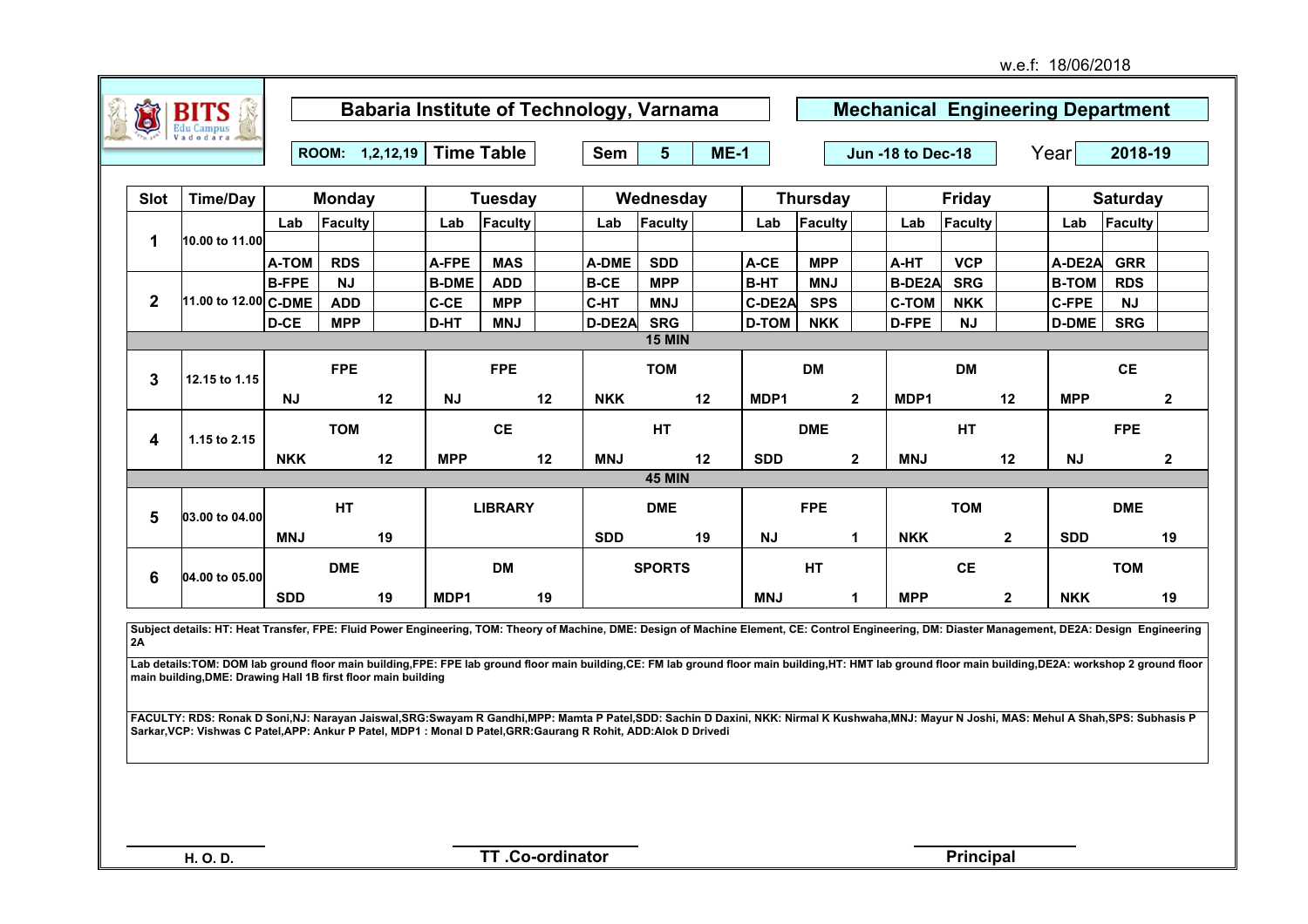| Ò              | <b>BITS</b><br>Edu Campus |               |               |    | <b>Babaria Institute of Technology, Varnama</b> |                |    |              |                |        |              |                 |                   |               |              | <b>Mechanical Engineering Department</b> |                 |    |
|----------------|---------------------------|---------------|---------------|----|-------------------------------------------------|----------------|----|--------------|----------------|--------|--------------|-----------------|-------------------|---------------|--------------|------------------------------------------|-----------------|----|
|                |                           |               | ROOM: 1,2,12  |    | <b>Time Table</b>                               |                |    | Sem          | 5 <sup>5</sup> | $ME-2$ |              |                 | Jun -18 to Dec-18 |               |              | Year                                     | 2018-19         |    |
| Slot           | <b>Time/Day</b>           |               | <b>Monday</b> |    |                                                 | <b>Tuesday</b> |    |              | Wednesday      |        |              | <b>Thursday</b> |                   | <b>Friday</b> |              |                                          | <b>Saturday</b> |    |
| 1              | 10.00 to 11.00            |               | <b>HT</b>     |    |                                                 | <b>DM</b>      |    |              | <b>DME</b>     |        |              | <b>TOM</b>      |                   | <b>DME</b>    |              |                                          | <b>FPE</b>      |    |
|                |                           | <b>MAS</b>    |               | 12 | <b>VJK</b>                                      |                | 12 | <b>ADD</b>   |                | 12     | <b>KPS</b>   | 12              | <b>ADD</b>        |               | $\mathbf{2}$ | <b>RPR</b>                               |                 | 1  |
| $\overline{2}$ | 11.00 to 12.00            |               | <b>CE</b>     |    |                                                 | <b>CE</b>      |    |              | <b>FPE</b>     |        |              | <b>LIBRARY</b>  |                   | <b>DM</b>     |              |                                          | <b>HT</b>       |    |
|                |                           | <b>VRB</b>    |               | 12 | <b>VRB</b>                                      |                | 12 | <b>RPR</b>   |                | 12     |              |                 | <b>VJK</b>        |               | $\mathbf{2}$ | <b>MAS</b>                               |                 | 1  |
|                |                           |               |               |    |                                                 |                |    |              | <b>15 MIN</b>  |        |              |                 |                   |               |              |                                          |                 |    |
|                |                           | Lab           | Faculty       |    | Lab                                             | Faculty        |    | Lab          | Faculty        |        | Lab          | Faculty         | Lab               | Faculty       |              | Lab                                      | Faculty         |    |
| 3              | 12.15 to 1.15             |               |               |    |                                                 |                |    |              |                |        |              |                 |                   |               |              |                                          |                 |    |
|                |                           | A-HT          | <b>MNJ</b>    |    | A-DE2A                                          | <b>VRB</b>     |    | <b>A-TOM</b> | <b>RDS</b>     |        | A-FPE        | <b>RPR</b>      | A-DME             | <b>SRG</b>    |              | A-CE                                     | <b>VRB</b>      |    |
|                |                           | <b>B-DE2A</b> | <b>SRG</b>    |    | <b>B-TOM</b>                                    | <b>KPS</b>     |    | <b>B-FPE</b> | <b>MAS</b>     |        | <b>B-DME</b> | <b>ADD</b>      | <b>B-CE</b>       | <b>VRB</b>    |              | <b>B-HT</b>                              | <b>MAS</b>      |    |
| 4              | 1.15 to 2.15              | $ C-TOM$      | <b>RDS</b>    |    | <b>C-FPE</b>                                    | <b>RPR</b>     |    | <b>C-DME</b> | <b>ADD</b>     |        | $C-CE$       | <b>VRB</b>      | C-HT              | <b>VCP</b>    |              | C-DE2A                                   | <b>SRG</b>      |    |
|                |                           | D-FPE         | <b>RPR</b>    |    | <b>D-DME</b>                                    | <b>SRG</b>     |    | D-CE         | <b>VRB</b>     |        | D-HT         | <b>MNJ</b>      | D-DE2A            | NJ            |              | <b>D-TOM</b>                             | <b>NKK</b>      |    |
|                |                           |               |               |    |                                                 |                |    |              | <b>45 MIN</b>  |        |              |                 |                   |               |              |                                          |                 |    |
| 5              | 03.00 to 04.00            |               | <b>FPE</b>    |    |                                                 | <b>HT</b>      |    |              | <b>TOM</b>     |        |              | <b>DME</b>      |                   | <b>CE</b>     |              |                                          | <b>TOM</b>      |    |
|                |                           | <b>RPR</b>    |               | 12 | <b>MAS</b>                                      |                | 12 | <b>KPS</b>   |                | 12     | <b>ADD</b>   | 12              | <b>VRB</b>        |               | 12           | <b>KPS</b>                               |                 | 12 |
| 6              | 04.00 to 05.00            |               | <b>DM</b>     |    |                                                 | <b>DME</b>     |    |              | <b>HT</b>      |        |              | <b>FPE</b>      |                   | <b>TOM</b>    |              |                                          | <b>SPORTS</b>   |    |
|                |                           | <b>VJK</b>    |               | 12 | <b>ADD</b>                                      |                | 12 | <b>MAS</b>   |                | 12     | <b>RPR</b>   | 12              | <b>KPS</b>        |               | 12           |                                          |                 |    |

**Subject details:HT: Heat Transfer, FPE: Fluid Power Engineering, TOM: Theory of Machine, DME: Design of Machine Element, CE: Control Engineering, DM: Diaster Management, DE2A: Design Engineering 2A**

Lab details: TOM: DOM lab ground floor main building,FPE: FPE lab ground floor main building,CE: FM lab ground floor main building,HT: HMT lab ground floor main building,DE2A: workshop 2 ground **floor main building,DME: Drawing Hall 1B first floor main building**

**FACULTY: MAS: Mehul A Shah,ADD: Alok D Dwivedi,MNJ: Mayur N Joshi,APP: Ankur P Patel,RDS:Ronak D Soni,RPR: Rachit P Rathi,VRB: Vyomesh R Buch,VCP: Vishwas C Patel,RG:Swayam R Gandhi, MBP: Mukund B Pandya,NKK; Nirmal K Kushwaha, VJK: Vipul J Kalyani,NJ: Narayan Jaiswal, SRG:Swayam R Ghandhi**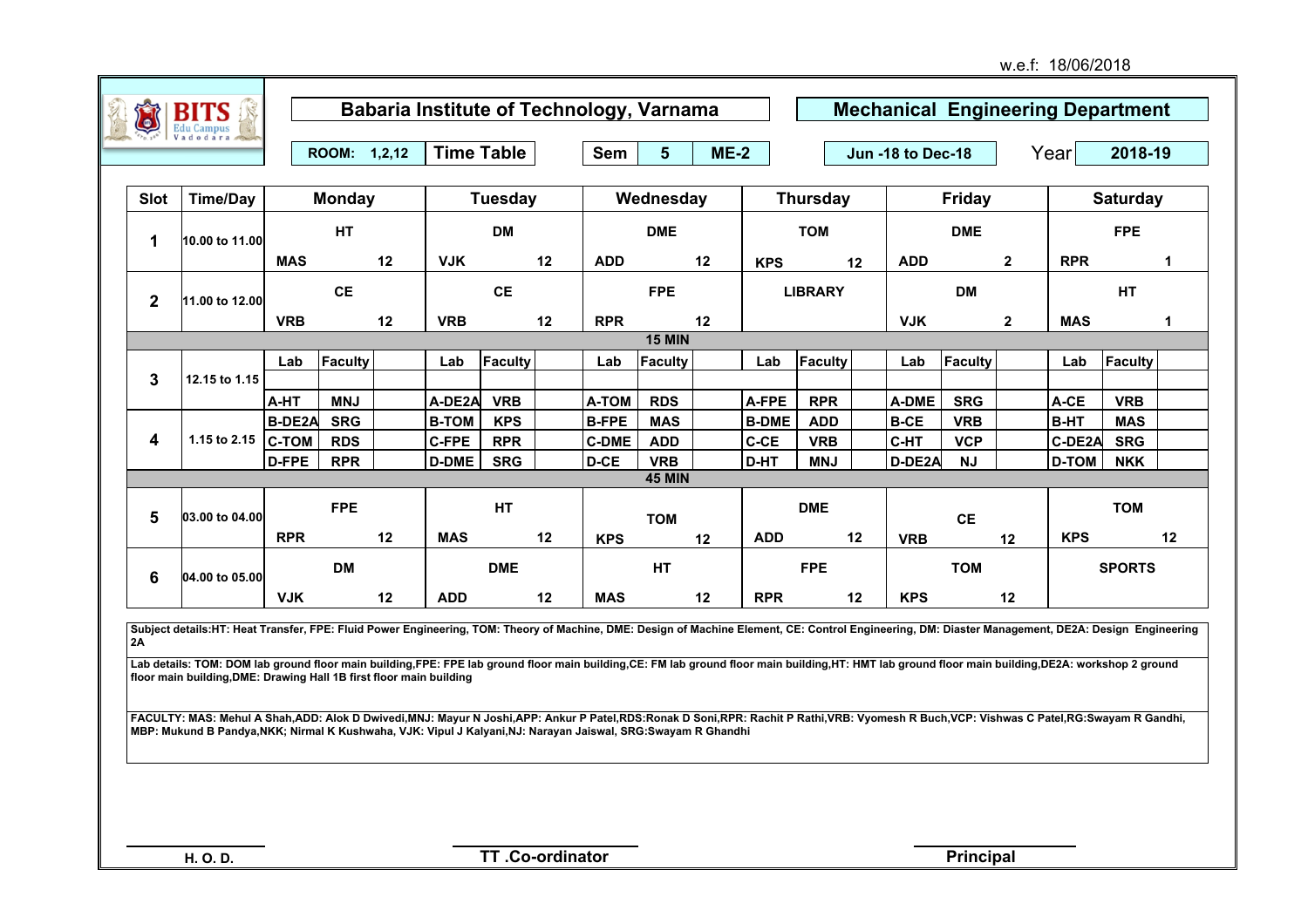| Û            | <b>BITS</b><br>Edu Campus<br>Vadodara |              |               |    |              |                   |    | <b>Babaria Institute of Technology, Varnama</b> |                |        |              |                 |    |                   |               |    | <b>Mechanical Engineering Department</b> |                 |    |
|--------------|---------------------------------------|--------------|---------------|----|--------------|-------------------|----|-------------------------------------------------|----------------|--------|--------------|-----------------|----|-------------------|---------------|----|------------------------------------------|-----------------|----|
|              |                                       |              | ROOM: 12,19   |    |              | <b>Time Table</b> |    | Sem                                             | 5 <sup>5</sup> | $ME-3$ |              |                 |    | Jun -18 to Dec-18 |               |    | Year                                     | 2018-19         |    |
| Slot         | <b>Time/Day</b>                       |              | <b>Monday</b> |    |              | Tuesday           |    |                                                 | Wednesday      |        |              | <b>Thursday</b> |    |                   | <b>Friday</b> |    |                                          | <b>Saturday</b> |    |
| 1            | 10.00 to 11.00                        |              | <b>TOM</b>    |    |              | <b>DM</b>         |    |                                                 | <b>FPE</b>     |        |              | <b>DME</b>      |    |                   | HT            |    |                                          | <b>TOM</b>      |    |
|              |                                       | <b>NKK</b>   |               | 19 | <b>RPM</b>   |                   | 19 | <b>MAS</b>                                      |                | 19     | <b>ADD</b>   |                 | 19 | <b>RPR</b>        |               | 12 | <b>NKK</b>                               |                 | 12 |
| $\mathbf{2}$ | 11.00 to 12.00                        |              | HT            |    |              | <b>CE</b>         |    |                                                 | <b>LIBRARY</b> |        |              | <b>CE</b>       |    |                   | <b>SPORTS</b> |    |                                          | <b>DME</b>      |    |
|              |                                       | <b>RPR</b>   |               | 19 | <b>BPV</b>   |                   | 19 |                                                 |                |        | <b>BPV</b>   |                 | 19 |                   |               |    | <b>ADD</b>                               |                 | 12 |
|              |                                       |              |               |    |              |                   |    |                                                 | <b>15 MIN</b>  |        |              |                 |    |                   |               |    |                                          |                 |    |
| 3            | 12.15 to 1.15                         |              | <b>DM</b>     |    |              | <b>DME</b>        |    |                                                 | <b>DM</b>      |        |              | <b>TOM</b>      |    |                   | <b>DME</b>    |    |                                          | <b>CE</b>       |    |
|              |                                       | <b>RPM</b>   |               | 19 | <b>ADD</b>   |                   | 19 | <b>RPM</b>                                      |                | 19     | <b>NKK</b>   |                 | 12 | <b>ADD</b>        |               | 19 | <b>BPV</b>                               |                 | 12 |
| 4            | 1.15 to 2.15                          |              | <b>FPE</b>    |    |              | <b>TOM</b>        |    |                                                 | <b>HT</b>      |        |              | <b>FPE</b>      |    |                   | <b>FPE</b>    |    |                                          | <b>HT</b>       |    |
|              |                                       | <b>MAS</b>   |               | 19 | <b>NKK</b>   |                   | 19 | <b>RPR</b>                                      |                | 19     | <b>MAS</b>   |                 | 12 | <b>MAS</b>        |               | 19 | <b>RPR</b>                               |                 | 12 |
|              |                                       |              |               |    |              |                   |    |                                                 | <b>45 MIN</b>  |        |              |                 |    |                   |               |    |                                          |                 |    |
|              |                                       | Lab          | Faculty       |    | Lab          | Faculty           |    | Lab                                             | Faculty        |        | Lab          | Faculty         |    | Lab               | Faculty       |    | Lab                                      | Faculty         |    |
| 5            | 03.00 to 04.00                        |              |               |    |              |                   |    |                                                 |                |        |              |                 |    |                   |               |    |                                          |                 |    |
|              |                                       | <b>A-DME</b> | <b>ADD</b>    |    | A-CE         | <b>BPV</b>        |    | A-HT                                            | <b>RPR</b>     |        | A-DE2A       | <b>MMS</b>      |    | A-TOM             | <b>RDS</b>    |    | A-FPE                                    | <b>MAS</b>      |    |
|              |                                       | $B-CE$       | <b>VRB</b>    |    | <b>B-HT</b>  | <b>RPR</b>        |    | <b>B-DE2A</b>                                   | <b>SRG</b>     |        | <b>B-TOM</b> | <b>KPS</b>      |    | <b>B-FPE</b>      | <b>RPR</b>    |    | <b>B-DME</b>                             | <b>ADD</b>      |    |
| 6            | 04.00 to 05.00 C-HT                   |              | <b>VCP</b>    |    | C-DE2A       | <b>KNJ</b>        |    | <b>C-TOM</b>                                    | <b>NKK</b>     |        | <b>C-FPE</b> | <b>MAS</b>      |    | <b>C-DME</b>      | <b>SDD</b>    |    | C-CE                                     | <b>MPP</b>      |    |
|              |                                       | D-DE2A       | <b>SRG</b>    |    | <b>D-TOM</b> | <b>NKK</b>        |    | D-FPE                                           | <b>NJ</b>      |        | <b>D-DME</b> | <b>SDD</b>      |    | D-CE              | <b>BPV</b>    |    | D-HT                                     | <b>VCP</b>      |    |

**Subject details:HT: Heat Transfer, FPE: Fluid Power Engineering, TOM: Theory of Machine, DME: Design of Machine Element, CE: Control Engineering, DM: Diaster Management, DE2A: Design Engineering 2A**

Lab details:TOM: DOM lab ground floor main building,FPE: FPE lab ground floor main building,CE: FM lab ground floor main building,HT: HMT lab ground floor main building,DE2A: workshop 2 ground floor **main building,DME: Drawing Hall 1B first floor main building**

**FACULTY: NKK; Nirmal K Kushwaha,RPR: Rachit P Rathi,SDD: Sachin D Daxini,MAS: Mehul A Shah,RDS:Ronak D Soni,VRB: Vyomesh R Buch,VCP: Vishwas C Patel,SRG:Swayam R Ghandhi,BPV: Binesh P Vyas,KPS: Khodidas P Sodavadia,NJ: Narayan Jaiswal,MMS: Mandar M Sumant,MPP:Mamta P Patel, RPM: Radhika P Marvaniya,SRG:Swayam R Ghandhi, ADD: Alok D Drivedi, KNJ: Ketan N Jambu**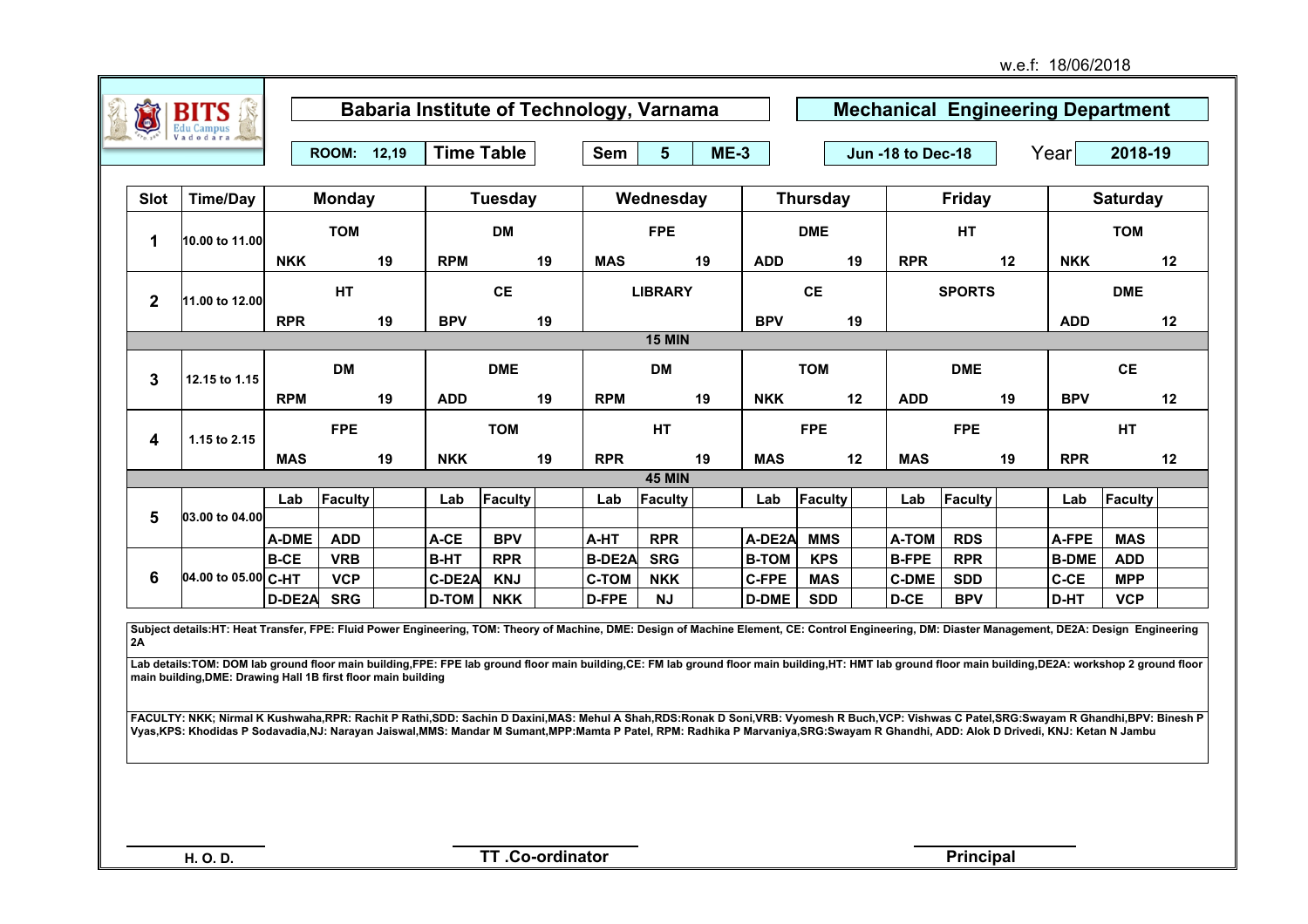w.e.f: 18/06/2018

|              | <b>BITS</b><br>Edu Campus<br>Vadodara |              |                |                 |                   |                   |                    |                   | <b>Babaria Institute of Technology, Varnama</b> |                 |                   |                              |    | <b>Mechanical Engineering Department</b> |                |    |                 |                 |                   |
|--------------|---------------------------------------|--------------|----------------|-----------------|-------------------|-------------------|--------------------|-------------------|-------------------------------------------------|-----------------|-------------------|------------------------------|----|------------------------------------------|----------------|----|-----------------|-----------------|-------------------|
|              |                                       |              | ROOM: 19,20    |                 |                   | <b>Time Table</b> |                    | Sem               | $\mathbf{3}$                                    | $ME-1$          |                   |                              |    | Jun -18 to Dec-18                        |                |    | Year            | 2018-19         |                   |
|              |                                       |              |                |                 |                   |                   |                    |                   |                                                 |                 |                   |                              |    |                                          |                |    |                 |                 |                   |
| <b>Slot</b>  | <b>Time/Day</b>                       |              | <b>Monday</b>  |                 |                   | <b>Tuesday</b>    |                    |                   | Wednesday                                       |                 |                   | Thursday                     |    |                                          | <b>Friday</b>  |    |                 | <b>Saturday</b> |                   |
|              | 10.00 to 11.00                        |              | <b>KOM</b>     |                 |                   | <b>MOS</b>        |                    |                   | <b>MSM</b>                                      |                 |                   | $MP-1$                       |    |                                          | ET             |    |                 | <b>AEM</b>      |                   |
|              |                                       | <b>PPP</b>   |                | 20              | <b>MDP</b>        |                   | 20                 | <b>AP</b>         |                                                 | 20              | <b>MMS</b>        |                              | 20 | <b>MNJ</b>                               |                | 19 | <b>RP</b>       |                 | 19                |
| $\mathbf{2}$ | 11.00 to 12.00                        |              | <b>AEM</b>     |                 |                   | <b>KOM</b>        |                    |                   | <b>AEM</b>                                      |                 |                   | <b>MOS</b>                   |    |                                          | $MP-1$         |    |                 | <b>ET</b>       |                   |
|              |                                       | <b>RP</b>    |                | 20              | <b>PPP</b>        |                   | 20                 | <b>RP</b>         |                                                 | 20              | <b>MDP</b>        |                              | 20 | <b>MMS</b>                               |                | 19 | <b>MNJ</b>      |                 | 19                |
|              |                                       |              |                |                 |                   |                   |                    |                   | <b>45 MIN</b>                                   |                 |                   |                              |    |                                          |                |    |                 |                 |                   |
|              |                                       | Lab          | Faculty        |                 | Lab               | Faculty           |                    | Lab               | Faculty                                         |                 | Lab               | Faculty                      |    | Lab                                      | Faculty        |    | Lab             | Faculty         |                   |
| $\mathbf{3}$ | 12.45 to 1.45                         |              |                |                 |                   |                   |                    |                   |                                                 |                 |                   |                              |    |                                          |                |    |                 |                 |                   |
|              |                                       | A-KOM/ET     | <b>CKG/RKS</b> |                 | A-MOS             | <b>CVL2</b>       | MOSL2 <b>A-AEM</b> |                   | <b>NAP</b>                                      | TT <sub>2</sub> | A-DE1A            | <b>PP</b>                    |    | A-MP1                                    | <b>PRP</b>     |    | A-MSM           | <b>AP</b>       |                   |
|              |                                       | <b>B-MOS</b> | <b>MKK</b>     |                 | MOSL2 B-AEM       | KS                | TT <sub>2</sub>    | <b>B-DE1A</b>     | <b>MBP</b>                                      |                 | B-MP <sub>1</sub> | <b>ABC</b>                   |    | <b>B-MSM</b>                             | <b>AP</b>      |    | <b>B-KOM/ET</b> | <b>PPP/RKS</b>  |                   |
| 4            | 1.45 to 2.45                          | <b>C-AEM</b> | <b>RP</b>      | TT <sub>2</sub> | C-DE1A            | <b>PP</b>         |                    | C-MP <sub>1</sub> | <b>ABC</b>                                      |                 | <b>C-MSM</b>      | <b>MPP</b><br><b>PPP/RKS</b> |    | <b>C-KOM/ET</b>                          | <b>PPP/RKS</b> |    | <b>C-MOS</b>    | <b>RMD</b>      | MOSL <sub>2</sub> |
|              |                                       | D-DE1A       | <b>MBP</b>     |                 | D-MP <sub>1</sub> | <b>ABC</b>        |                    | <b>D-MSM</b>      | <b>AP</b><br><b>15 MIN</b>                      |                 | <b>D-KOM/ET</b>   |                              |    | <b>D-MOS</b>                             | <b>MKK</b>     |    | MOSL2 D-AEM     | <b>DMD</b>      | TT2               |
|              |                                       |              |                |                 |                   |                   |                    |                   |                                                 |                 |                   |                              |    |                                          |                |    |                 |                 |                   |
| 5            | 3.00 to 4.00                          |              | <b>MSM</b>     |                 |                   | <b>ET</b>         |                    |                   | $MP-1$                                          |                 |                   | <b>MSM</b>                   |    |                                          | <b>KOM</b>     |    |                 | <b>MOS</b>      |                   |
|              |                                       | <b>AP</b>    |                | 20              | <b>MNJ</b>        |                   | 20                 | <b>MMS</b>        |                                                 | 20              | <b>AP</b>         |                              | 19 | <b>PPP</b>                               |                | 19 | <b>MDP</b>      |                 | 20                |
| 6            | 4.00 to 5.00                          |              | <b>MOS</b>     |                 |                   | <b>LIBRARY</b>    |                    |                   | ET.                                             |                 |                   | <b>KOM</b>                   |    |                                          | <b>AEM</b>     |    |                 | <b>SPORTS</b>   |                   |
|              |                                       | <b>MDP</b>   |                | 20              |                   |                   |                    | <b>MNJ</b>        |                                                 | 20              | <b>PPP</b>        |                              | 19 | <b>RP</b>                                |                | 19 |                 |                 |                   |

**Subject details: KOM: Kinematics of Machines, ET: Engineering Thermodynamics, MSM: Material Science and Matallurgy, MP-1: Manufacturing Process-1, MOS: Mechanics ofSolids, AEM: Advanced Engineering Mathematics, DE1A: Design Engineering 1A**

Lab details:MSM: MSM lab first floor(Electrical Dept.) main building,KOM/ET: Kom lab ground floor main bulding,MP 1: Workshop 1 ground floor main bulding, DE1A: Workshop 4 Ground floor Main building, **TT1/TT2/TT3: GROUND FLOOR, CIVIL BUILDING, MOSL2- Mechanics of Solid Lab 2, Ground Floor, Workshop, Main Building**

FACULTY: PPP: Pratik P Patel,CKG: Chetan K Gohel,RKS: Rahul K Shah,AP: Ashish Pandit,ADD: Alok D Dwivedi,MNJ: Mayur N Joshi,MMS: Mandar M Sumant,PP: Pratik Patel,ABC: Ashish B Chaudhry,MBP: **Mukund B Pandya,MPP: Mamta P Patel,ZNA: Zulfiquar N Ansari, MDP: Mayur D Patel, CVL2: Civil Lecturer 2, MKK: Mihir K Khemkar, RMD: Rutul M Diyora, RP-MR. RAMESH PATOLIYA, NAP-Mr. Nirav Panchal, KS-Ms. Khushbu Shah, DMD-Ms. Drashti M. Dave**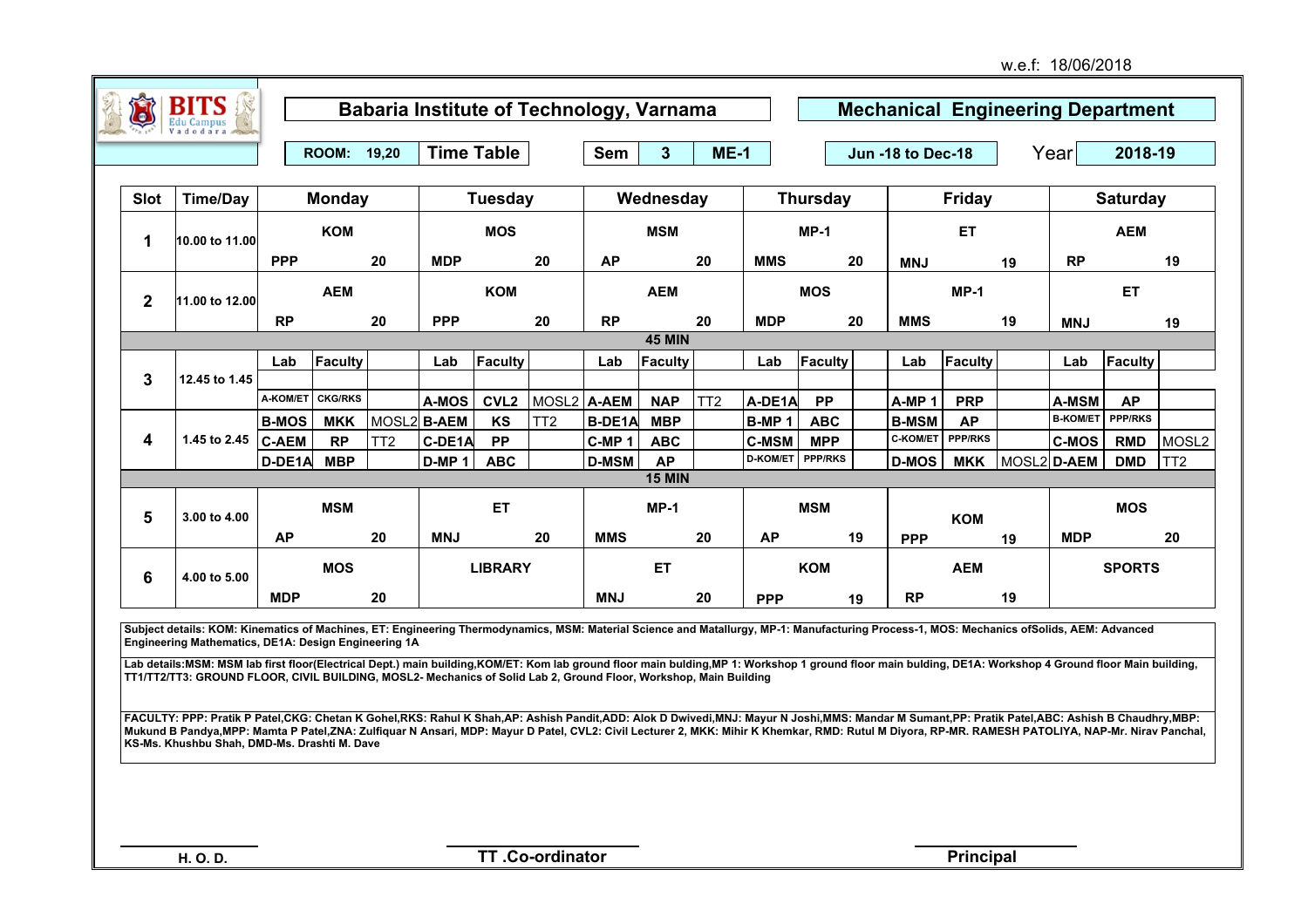|              | du Campus       |                   |                  |    |                   |                |       |              |                  |                   |              |                 |                    |                   |                 |     |                   |                 |    |
|--------------|-----------------|-------------------|------------------|----|-------------------|----------------|-------|--------------|------------------|-------------------|--------------|-----------------|--------------------|-------------------|-----------------|-----|-------------------|-----------------|----|
|              |                 |                   | ROOM: 19,20,21   |    | <b>Time Table</b> |                |       | Sem          | 3                | $ME-2$            |              |                 |                    | Jun -18 to Dec-18 |                 |     | Year              | 2018-19         |    |
| <b>Slot</b>  | <b>Time/Day</b> |                   | <b>Monday</b>    |    |                   | <b>Tuesday</b> |       |              | Wednesday        |                   |              | <b>Thursday</b> |                    |                   | <b>Friday</b>   |     |                   | <b>Saturday</b> |    |
| 1            | 10.00 to 11.00  |                   | <b>AEM</b>       |    |                   | <b>ET</b>      |       |              | MP <sub>1</sub>  |                   |              | <b>KOM</b>      |                    |                   | <b>AEM</b>      |     |                   | <b>MSM</b>      |    |
|              |                 | <b>DMD</b>        |                  | 21 | <b>ZNA</b>        |                | 21    | <b>ABC</b>   |                  | 21                | <b>CKG</b>   |                 | 21                 | <b>DMD</b>        |                 | 20  | <b>VRB</b>        |                 | 20 |
| $\mathbf{2}$ | 11.00 to 12.00  |                   | <b>ET</b>        |    |                   | <b>KOM</b>     |       |              | <b>MSM</b>       |                   |              | <b>MSM</b>      |                    |                   | MP <sub>1</sub> |     |                   | <b>MOS</b>      |    |
|              |                 | <b>ZNA</b>        |                  | 21 | <b>CKG</b>        |                | 21    | <b>VRB</b>   |                  | 21                | <b>VRB</b>   |                 | 21                 | <b>ABC</b>        |                 | 20  | <b>PBP</b>        |                 | 20 |
|              |                 |                   |                  |    |                   |                |       |              | <b>45 MIN</b>    |                   |              |                 |                    |                   |                 |     |                   |                 |    |
| 3            | 12.45 to 1.45   |                   | <b>SPORTS</b>    |    |                   | <b>LIBRARY</b> |       |              | <b>AEM</b>       |                   |              | <b>MOS</b>      |                    |                   | <b>ET</b>       |     |                   | MP <sub>1</sub> |    |
|              |                 |                   |                  |    |                   |                |       | <b>DMD</b>   |                  | 20                | <b>PBP</b>   |                 | 19                 | <b>ZNA</b>        |                 | 20  | <b>ABC</b>        |                 | 19 |
| 4            | 1.45 to 2.45    |                   | <b>MOS</b>       |    |                   | <b>AEM</b>     |       |              | <b>KOM</b>       |                   |              | ET.             |                    |                   | <b>MOS</b>      |     |                   | <b>KOM</b>      |    |
|              |                 | <b>PBP</b>        |                  | 20 | <b>DMD</b>        |                | 20    | <b>CKG</b>   |                  | 20                | <b>ZNA</b>   |                 | 19                 | <b>PBP</b>        |                 | 20  | <b>CKG</b>        |                 | 19 |
|              |                 |                   |                  |    |                   |                |       |              | <b>15 MIN</b>    |                   |              |                 |                    |                   |                 |     |                   |                 |    |
| 5            | 3.00 to 4.00    | Lab               | Faculty          |    | Lab               | Faculty        |       | Lab          | Faculty          |                   | Lab          | Faculty         |                    | Lab               | Faculty         |     | Lab               | Faculty         |    |
|              |                 | A-MP <sub>1</sub> | <b>MMS</b>       |    | <b>A-MSM</b>      | <b>MPP</b>     |       | A-KOM/ET     | PPP/MBP          |                   | <b>A-MOS</b> | <b>PHU</b>      | MOSL2 <b>A-AEM</b> |                   | <b>DMD</b>      | TT2 | A-DE1A            | <b>NAP</b>      |    |
|              |                 | <b>B-MSM</b>      | <b>KP</b>        |    | <b>B-KOM/ET</b>   | <b>PPP/RKS</b> |       | <b>B-MOS</b> | CVL <sub>2</sub> | MOSL <sub>2</sub> | <b>B-AEM</b> | <b>DMD</b>      | TT <sub>2</sub>    | <b>B-DE1A</b>     | <b>MNJ</b>      |     | B-MP <sub>1</sub> | <b>MMS</b>      |    |
| 6            | 4.00 to 5.00    | C-KOM/ET          | <b>SA/MBP</b>    |    | <b>C-MOS</b>      | <b>CVL2</b>    | MOSL2 | <b>C-AEM</b> | <b>DMD</b>       | TT <sub>2</sub>   | C-DE1A       | <b>SRG</b>      |                    | C-MP <sub>1</sub> | <b>PRP</b>      |     | <b>C-MSM</b>      | <b>VRB</b>      |    |
|              |                 | <b>D-MOS</b>      | CVL <sub>2</sub> |    | MOSL2 D-AEM       | <b>DMD</b>     | TT2   | D-DE1A       | <b>MBD</b>       |                   | $D-MP1$      | <b>PRP</b>      |                    | <b>D-MSM</b>      | <b>KP</b>       |     | <b>D-KOM/ET</b>   | <b>CKG/ZNA</b>  |    |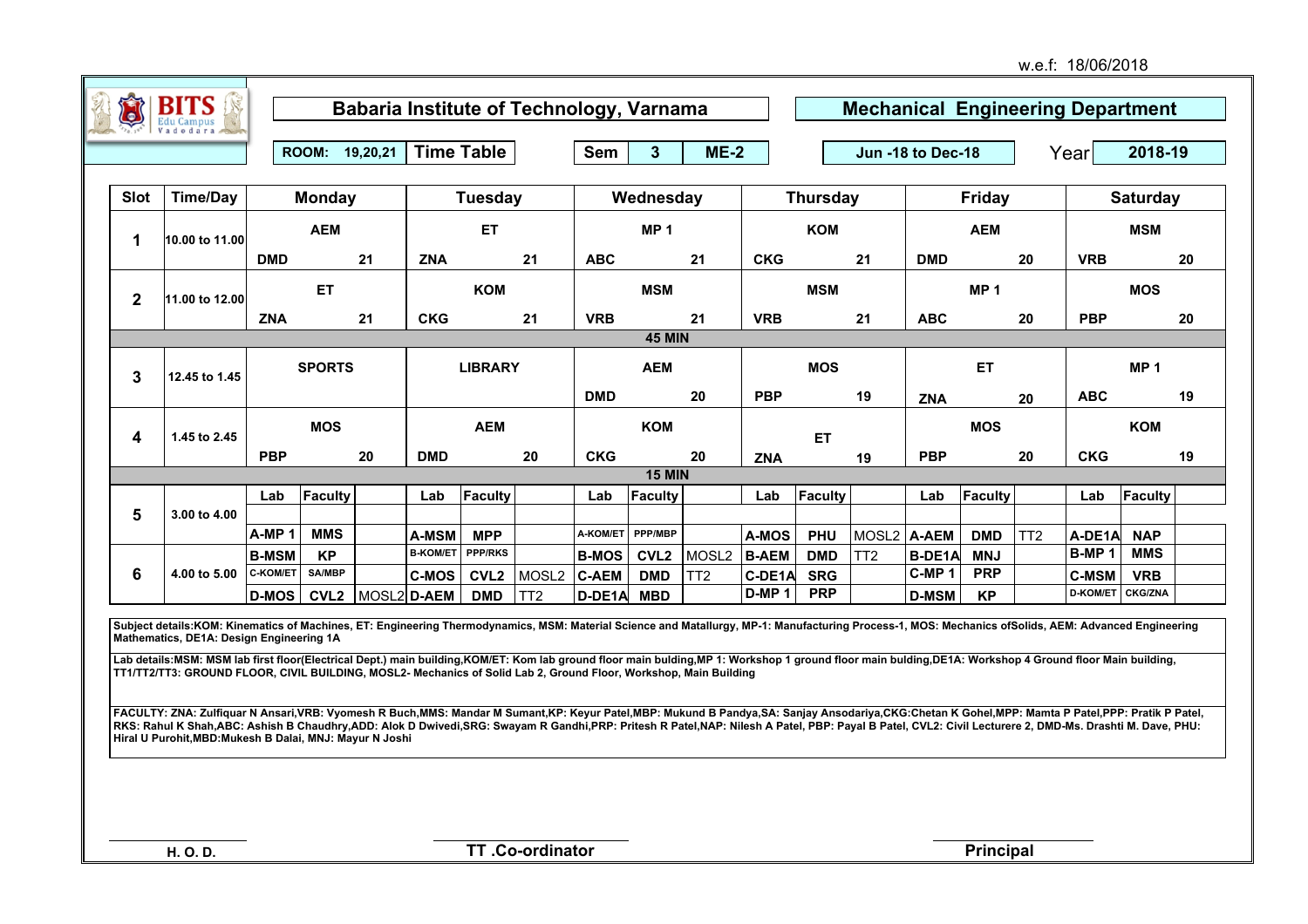|             |                                                                                                                                                                                                                                                                                                                                                                                                                                                                                                                                                                                     |               | ROOM: 20,21     |                 |                 | <b>Time Table</b> |    | <b>Sem</b>        | 3 <sup>5</sup> | $ME-3$            |                 |                 |                 | Jun -18 to Dec-18 |               |                 | Year              | 2018-19          |                   |
|-------------|-------------------------------------------------------------------------------------------------------------------------------------------------------------------------------------------------------------------------------------------------------------------------------------------------------------------------------------------------------------------------------------------------------------------------------------------------------------------------------------------------------------------------------------------------------------------------------------|---------------|-----------------|-----------------|-----------------|-------------------|----|-------------------|----------------|-------------------|-----------------|-----------------|-----------------|-------------------|---------------|-----------------|-------------------|------------------|-------------------|
| <b>Slot</b> | <b>Time/Day</b>                                                                                                                                                                                                                                                                                                                                                                                                                                                                                                                                                                     |               | <b>Monday</b>   |                 |                 | Tuesday           |    |                   | Wednesday      |                   |                 | <b>Thursday</b> |                 |                   | <b>Friday</b> |                 |                   | <b>Saturday</b>  |                   |
|             |                                                                                                                                                                                                                                                                                                                                                                                                                                                                                                                                                                                     | Lab           | Faculty         |                 | Lab             | Faculty           |    | Lab               | Faculty        |                   | Lab             | Faculty         |                 | Lab               | Faculty       |                 | Lab               | Faculty          |                   |
| 1           | 10.00 to 11.00                                                                                                                                                                                                                                                                                                                                                                                                                                                                                                                                                                      |               |                 |                 |                 |                   |    |                   |                |                   |                 |                 |                 |                   |               |                 |                   |                  |                   |
|             |                                                                                                                                                                                                                                                                                                                                                                                                                                                                                                                                                                                     | A-AEM         | <b>PNM</b>      | TT <sub>2</sub> | A-DE1A          | <b>NKK</b>        |    | A-MP <sub>1</sub> | <b>PRP</b>     |                   | A-MSM           | <b>KP</b>       |                 | A-KOM/ET          | SA/ZNA        |                 | A-MOS             | CVL <sub>2</sub> | MOSL <sub>2</sub> |
|             |                                                                                                                                                                                                                                                                                                                                                                                                                                                                                                                                                                                     | <b>B-DE1A</b> | <b>MBD</b>      |                 | <b>B-MP1</b>    | <b>PRP</b>        |    | <b>B-MSM</b>      | <b>KP</b>      |                   | <b>B-KOM/ET</b> | SA/NJ           |                 | <b>B-MOS</b>      | <b>RKT</b>    |                 | MOSL2 B-AEM       | <b>PNM</b>       | TT2               |
| $\mathbf 2$ | 11.00 to 12.00 C-MP 1                                                                                                                                                                                                                                                                                                                                                                                                                                                                                                                                                               |               | <b>PRP</b>      |                 | <b>C-MSM</b>    | <b>AP</b>         |    | <b>C-KOM/ET</b>   | SA/NJ          |                   | <b>C-MOS</b>    | <b>RMD</b>      | MOSL2 C-AEM     |                   | <b>PNM</b>    | TT <sub>2</sub> | C-DE1A            | <b>CKG</b>       |                   |
|             |                                                                                                                                                                                                                                                                                                                                                                                                                                                                                                                                                                                     | <b>D-MSM</b>  | <b>AP</b>       |                 | <b>D-KOM/ET</b> | <b>SA/RKS</b>     |    | <b>D-MOS</b>      | <b>RMD</b>     | MOSL <sub>2</sub> | <b>D-AEM</b>    | <b>PNM</b>      | TT <sub>2</sub> | D-DE1A            | <b>MAS</b>    |                 | D-MP <sub>1</sub> | <b>ABC</b>       |                   |
|             |                                                                                                                                                                                                                                                                                                                                                                                                                                                                                                                                                                                     |               |                 |                 |                 |                   |    |                   | <b>45 MIN</b>  |                   |                 |                 |                 |                   |               |                 |                   |                  |                   |
| 3           | 12.45 to 1.45                                                                                                                                                                                                                                                                                                                                                                                                                                                                                                                                                                       |               | <b>KOM</b>      |                 |                 | <b>AEM</b>        |    |                   | <b>MSM</b>     |                   |                 | <b>ET</b>       |                 |                   | <b>MSM</b>    |                 |                   | MP <sub>1</sub>  |                   |
|             |                                                                                                                                                                                                                                                                                                                                                                                                                                                                                                                                                                                     | <b>SA</b>     |                 | 21              | <b>PNM</b>      |                   | 21 | <b>MPP</b>        |                | 21                | <b>NJ</b>       |                 | 20              | <b>MPP</b>        |               | 21              | <b>PRP</b>        |                  | 20                |
| 4           | 1.45 to 2.45                                                                                                                                                                                                                                                                                                                                                                                                                                                                                                                                                                        |               | MP <sub>1</sub> |                 |                 | <b>MOS</b>        |    |                   | <b>ET</b>      |                   |                 | <b>AEM</b>      |                 |                   | <b>KOM</b>    |                 |                   | <b>AEM</b>       |                   |
|             |                                                                                                                                                                                                                                                                                                                                                                                                                                                                                                                                                                                     | <b>PRP</b>    |                 | 21              | <b>MBR</b>      |                   | 21 | <b>NJ</b>         |                | 21                | <b>PNM</b>      |                 | 20              | <b>SA</b>         |               | 21              | <b>PNM</b>        |                  | 20                |
|             |                                                                                                                                                                                                                                                                                                                                                                                                                                                                                                                                                                                     |               |                 |                 |                 |                   |    |                   | <b>15 MIN</b>  |                   |                 |                 |                 |                   |               |                 |                   |                  |                   |
| 5           | 3.00 to 4.00                                                                                                                                                                                                                                                                                                                                                                                                                                                                                                                                                                        |               | <b>MSM</b>      |                 |                 | MP <sub>1</sub>   |    |                   | <b>KOM</b>     |                   |                 | <b>MOS</b>      |                 |                   | <b>ET</b>     |                 |                   | <b>SPORTS</b>    |                   |
|             |                                                                                                                                                                                                                                                                                                                                                                                                                                                                                                                                                                                     | <b>MPP</b>    |                 | 21              | <b>PRP</b>      |                   | 21 | <b>SA</b>         |                | 21                | <b>MBR</b>      |                 | 20              | <b>NJ</b>         |               | 20              |                   |                  |                   |
| 6           | 4.00 to 5.00                                                                                                                                                                                                                                                                                                                                                                                                                                                                                                                                                                        |               | <b>AEM</b>      |                 |                 | <b>ET</b>         |    |                   | <b>MOS</b>     |                   |                 | <b>LIBRARY</b>  |                 |                   | <b>MOS</b>    |                 |                   | <b>KOM</b>       |                   |
|             |                                                                                                                                                                                                                                                                                                                                                                                                                                                                                                                                                                                     | <b>PNM</b>    |                 | 21              | <b>NJ</b>       |                   | 21 | <b>MBR</b>        |                | 21                |                 |                 |                 | <b>MBR</b>        |               | 20              | <b>SA</b>         |                  | 21                |
|             | Subject details:KOM: Kinematics of Machines, ET: Engineering Thermodynamics, MSM: Material Science and Matallurgy, MP-1: Manufacturing Process-1, MOS: Mechanics ofSolids, AEM: Advanced Engineering<br>Mathematics, DE1A: Design Engineering 1A<br>Lab details: MSM: MSM lab first floor(Electrical Dept.) main building, KOM/ET: Kom lab ground floor main bulding, MP 1: Workshop 1 ground floor main bulding, DE1A: Workshop 4 Ground floor Main building,<br>TT1/TT2/TT3: GROUND FLOOR, CIVIL BUILDING, MOSL2- Mechanics of Solid Lab 2, Ground Floor, Workshop, Main Building |               |                 |                 |                 |                   |    |                   |                |                   |                 |                 |                 |                   |               |                 |                   |                  |                   |

**FACULTY: PRP: Pritesh R Patel,AP: Ashish Pandit,SA: Sanjay Ansodariya,KP: Keyur Patel,MBP: Mukund B Pandya,NJ: Narayan Jaiswal,RKS: Rahul K Shah,ADD: Alok D Dwivedi,ABC: Ashish B Chaudhry, MBR: Mamta B Rajgor, CVL2: Civil Lecturere 2, PNM-Ms. Priyanka N. Mulherkar, CVL2: Civil Lecturer 2,MAS:Mehul A Shah, NKK; Niraml K Kushwaha,CKG: Chetan K Gohil**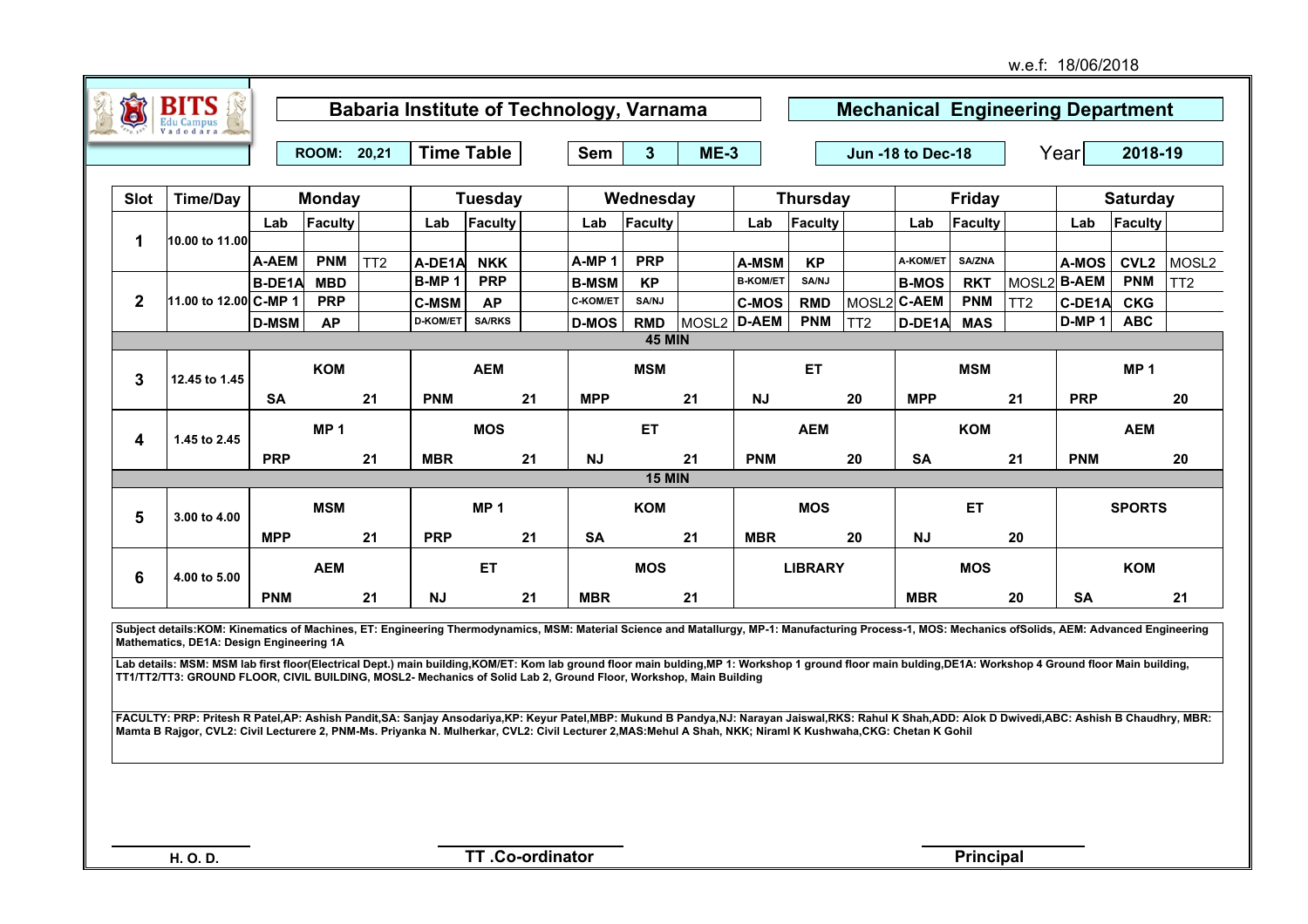| <b>D</b>     | <b>Edu Campus</b>                      |                |                          |                   |                           | Babaria Institute of Technology, Varnama                                                                                                                                                                                                                                                                                                                                                                                                                                                                                     |                                                  |                          |                           | <b>Mechanical Engineering Department</b> |                     |
|--------------|----------------------------------------|----------------|--------------------------|-------------------|---------------------------|------------------------------------------------------------------------------------------------------------------------------------------------------------------------------------------------------------------------------------------------------------------------------------------------------------------------------------------------------------------------------------------------------------------------------------------------------------------------------------------------------------------------------|--------------------------------------------------|--------------------------|---------------------------|------------------------------------------|---------------------|
|              |                                        |                | ROOM: KOM,FPE,FM,RAC,IC  | <b>Time Table</b> |                           | Sem<br>$\overline{1}$<br>PG                                                                                                                                                                                                                                                                                                                                                                                                                                                                                                  |                                                  | Jun -18 to Dec-18        |                           | Year                                     | 2018-19             |
| <b>Slot</b>  | <b>Time/Day</b>                        |                | <b>Monday</b>            | <b>Tuesday</b>    |                           | Wednesday                                                                                                                                                                                                                                                                                                                                                                                                                                                                                                                    | <b>Thursday</b>                                  | <b>Friday</b>            |                           | <b>Saturday</b>                          |                     |
| 1            | 10.00 to 11.00                         | <b>NAP</b>     | <b>POM</b><br><b>KOM</b> | <b>ASR</b>        | <b>CMME</b><br><b>KOM</b> | <b>INDUSTRIAL VISIT/</b><br><b>GUEST LECTURE</b>                                                                                                                                                                                                                                                                                                                                                                                                                                                                             | <b>INDUSTRIAL VISIT/</b><br><b>GUEST LECTURE</b> |                          | <b>CMME</b><br><b>KOM</b> | <b>Faculty</b>                           | Lab                 |
| $\mathbf{2}$ | 11.00 to 12.00                         | <b>PHA</b>     | <b>AMP</b><br><b>KOM</b> | <b>GRR</b>        | <b>CCS</b><br><b>KOM</b>  | <b>INDUSTRIAL VISIT/</b><br><b>GUEST LECTURE</b>                                                                                                                                                                                                                                                                                                                                                                                                                                                                             | <b>INDUSTRIAL VISIT/</b><br><b>GUEST LECTURE</b> | <b>CCS</b><br><b>GRR</b> | <b>KOM</b>                | <b>NAP</b>                               | <b>POM</b><br>(FPE) |
|              |                                        |                |                          |                   |                           | <b>15 MIN</b>                                                                                                                                                                                                                                                                                                                                                                                                                                                                                                                |                                                  |                          |                           |                                          |                     |
| 3            | 12.15 to 1.15                          |                | <b>CMME</b>              | <b>Faculty</b>    | Lab                       | <b>INDUSTRIAL VISIT/</b><br><b>GUEST LECTURE</b>                                                                                                                                                                                                                                                                                                                                                                                                                                                                             | <b>INDUSTRIAL VISIT/</b><br><b>GUEST LECTURE</b> | <b>POM</b>               |                           | <b>CCS</b>                               |                     |
|              | 4<br>1.15 to 2.15                      | <b>ASR</b>     | <b>FM</b>                | <b>SDD</b>        | RS (KOM)                  |                                                                                                                                                                                                                                                                                                                                                                                                                                                                                                                              |                                                  | <b>NAP</b>               | <b>FPE</b>                | <b>GRR</b>                               | <b>FPE</b>          |
|              | <b>SDD</b>                             |                | <b>RS</b><br><b>FM</b>   |                   |                           | <b>INDUSTRIAL VISIT/</b><br><b>GUEST LECTURE</b>                                                                                                                                                                                                                                                                                                                                                                                                                                                                             | <b>INDUSTRIAL VISIT/</b><br><b>GUEST LECTURE</b> | <b>AMP</b><br><b>PHA</b> | <b>FPE</b>                | <b>POM</b><br><b>NAP</b>                 | <b>FPE</b>          |
|              |                                        |                |                          |                   |                           | <b>45 MIN</b>                                                                                                                                                                                                                                                                                                                                                                                                                                                                                                                |                                                  |                          |                           |                                          |                     |
|              |                                        | <b>Faculty</b> | Lab                      | <b>Faculty</b>    | Lab                       |                                                                                                                                                                                                                                                                                                                                                                                                                                                                                                                              |                                                  | <b>Faculty</b>           | Lab                       |                                          |                     |
| 5            | 03.00 to 04.00                         |                |                          |                   |                           | <b>INDUSTRIAL VISIT/</b><br><b>GUEST LECTURE</b>                                                                                                                                                                                                                                                                                                                                                                                                                                                                             | <b>INDUSTRIAL VISIT/</b><br><b>GUEST LECTURE</b> |                          |                           | <b>AMP</b><br><b>PHA</b>                 | <b>RAC</b>          |
| 6            | 04.00 to 05.00                         | <b>RKB</b>     | CMME (IC)                | <b>MBD</b>        | <b>AMP</b><br>(FPE)       | <b>INDUSTRIAL VISIT/</b><br><b>GUEST LECTURE</b>                                                                                                                                                                                                                                                                                                                                                                                                                                                                             | <b>INDUSTRIAL VISIT/</b><br><b>GUEST LECTURE</b> | <b>GRR</b>               | <b>CCS</b><br>(KOM)       | <b>CMME</b>                              | <b>RAC</b>          |
| building,    | <b>ADVANCE MANUFACTURING PROCESSES</b> |                |                          |                   |                           | Subject details: POM: PRODUCTION AND OPERATIONS MANAGEMENT, RS: RESEARCH SKILLS, CCS: CAD CAM SYSTEMS, CMME: COMPUTATIONAL METHOD FOR MECHANICAL ENGINEERING, AMP:<br>Lab details: IC:IC lab ground floor main building, FM:FM lab ground floor main building, FPE:FPE lab ground floor main building, RAC:RAC lab ground floor main building, KOM:KOM lab ground floor main<br>FACULTY: PHA: Pallavi H Agrawal, SDD: Sachin D Daxini, NAP: Nilesh P Patel, GRR: Gaurang R Rohit, MBD: Mukesh B Dalei, ASR-Dr. Ami S. Rajput |                                                  |                          |                           |                                          |                     |
|              | H. O. D.                               |                |                          |                   | TT.Co-ordinator           |                                                                                                                                                                                                                                                                                                                                                                                                                                                                                                                              |                                                  |                          | <b>Principal</b>          |                                          |                     |